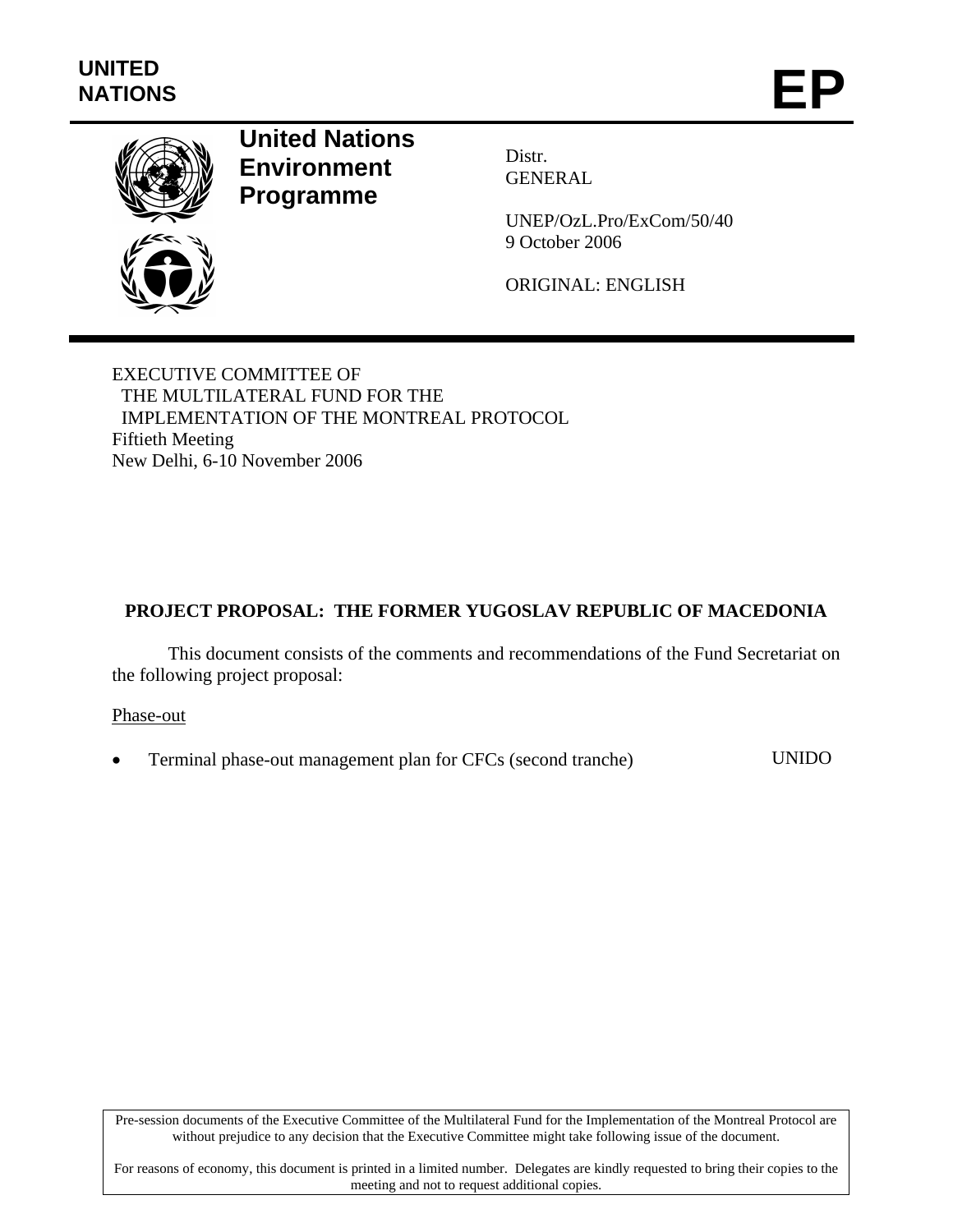## **PROJECT EVALUATION SHEET – MULTI-YEAR PROJECTS THE FORMER YUGOSLAV REPUBLIC OF MACEDONIA**

#### **PROJECT TITLE BILATERAL/IMPLEMENTING AGENCY**

| $\mathbf{r}$<br>` ⊢≀<br>tranche<br>tor<br>nhase.<br>managemen<br>nian<br>' sect<br>топс.<br>-0111<br>$ -$ |
|-----------------------------------------------------------------------------------------------------------|
|-----------------------------------------------------------------------------------------------------------|

### **NATIONAL CO-ORDINATING AGENCY:** Ministry of Environment and Physical Planning

#### **LATEST REPORTED CONSUMPTION DATA FOR ODS ADDRESSED IN PROJECT A: ARTICLE-7 DATA (ODP TONNES, 2005**, **AS OF SEPTEMBER 2006)**

Annex A, Group I, CFCs  $|11.83\rangle$ 

#### **B: COUNTRY PROGRAMME SECTORAL DATA (ODP TONNES, 2005**, **AS OF SEPTEMBER 2006)**

| <b>ODS</b> | Aerosol | -<br>Foam | Ref.<br>Servicing | <b>ODS</b> | Solvents | agent<br><b>Process</b> | Fumigant |
|------------|---------|-----------|-------------------|------------|----------|-------------------------|----------|
| $-1$       |         |           | oon               |            |          |                         |          |
|            |         |           |                   |            |          |                         |          |

#### **CFC consumption remaining eligible for funding (ODP tonnes)** 0

**CURRENT YEAR BUSINESS PLAN:** Total funding US \$86,000: total phase-out 14.1 ODP tonnes.

| PROJECT DATA                                      |                                        | 2004   | 2005    | 2006   | 2007   | 2008   | 2009   | 2010 | <b>Total</b> |
|---------------------------------------------------|----------------------------------------|--------|---------|--------|--------|--------|--------|------|--------------|
| <b>CFC</b>                                        | <b>Montreal Protocol limits</b>        | 492.53 | 246.26  | 246.26 | 73.88  | 73.88  | 73.88  | 0.00 | n.a.         |
|                                                   | Annual consumption limit               |        | 25.00   | 15.00  | 10.00  | 5.00   | 0.00   | 0.00 | n.a.         |
| (ODP)                                             | Annual phase-out from ongoing projects | 0.00   | 0.00    | 0.00   | 0.00   | 0.00   | 0.00   | 0.00 | 0.00         |
| tonnes)                                           | Annual phase-out newly addressed       | 24.34  | 10.00   | 5.00   | 5.00   | 5.00   | 0.00   | 0.00 | 49.34        |
|                                                   | Annual unfunded phase-out              |        |         |        |        |        |        |      |              |
| <b>TOTAL ODS CONSUMPTION TO BE PHASED</b>         |                                        | 24.34  | 10.00   | 5.00   | 5.00   | 5.00   | 0.00   | 0.00 | 49.34        |
| <b>OUT</b>                                        |                                        |        |         |        |        |        |        |      |              |
| Total ODS consumption to be phased-in (HCFCs)     |                                        |        |         |        |        |        |        |      |              |
| Project cost as originally submitted (US \$)      |                                        |        | 154,210 | 79,871 | 15,000 | 15,000 | 15,000 |      | 279,081      |
| Final project costs (US \$):                      |                                        |        |         |        |        |        |        |      |              |
| Funding for UNIDO                                 |                                        |        | 154,210 | 79,871 | 15,000 | 15,000 | 15,000 |      | 279,081      |
| <b>Total project funding</b>                      |                                        | ٠      | 154,210 | 79,871 | 15,000 | 15,000 | 15,000 |      | 279,081      |
| Final support costs (US \$):                      |                                        |        |         |        |        |        |        |      |              |
|                                                   | Support cost for UNIDO                 |        | 11,566  | 5,990  | 1,125  | 1,125  | 1,125  |      | 20,931       |
| <b>Total support costs</b>                        |                                        |        | 11,566  | 5,990  | 1,125  | 1,125  | 1,125  | ۰.   | 20,931       |
| <b>TOTAL COST TO MULTILATERAL FUND</b><br>(US \$) |                                        |        | 165,776 | 85,861 | 16,125 | 16,125 | 16,125 |      | 300,012      |
| Final project cost effectiveness (US \$/kg)       |                                        |        |         |        |        |        |        |      | 5.66         |

**FUNDING REQUEST:** Approval of funding for second tranche (2006) as indicated above.

| SECRETARIAT'S RECOMMENDATIONS | <b>Blanket</b> approval |
|-------------------------------|-------------------------|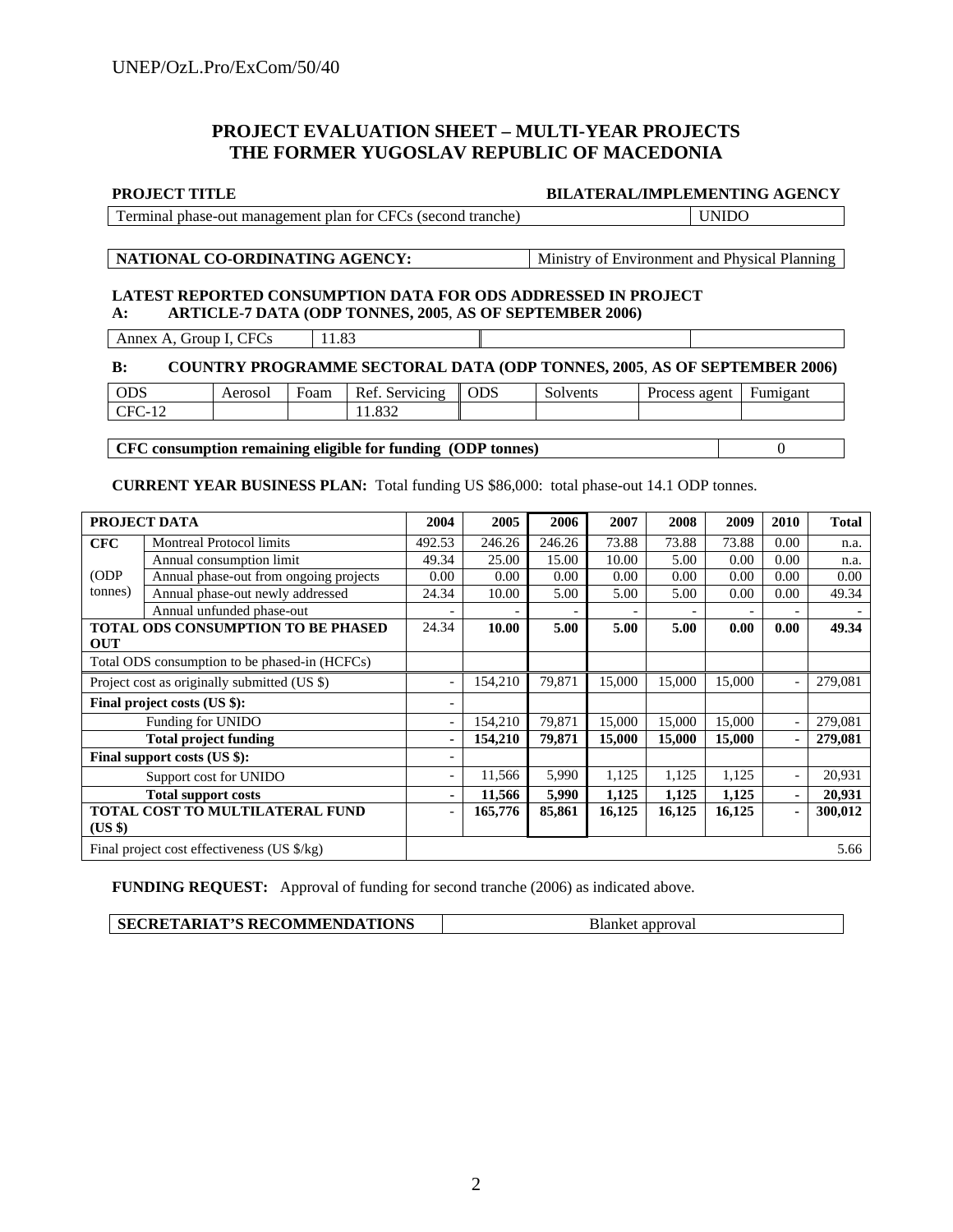## **PROJECT DESCRIPTION**

1. On behalf of the Government of the Former Yugoslav Republic of Macedonia, UNIDO has submitted the second tranche of the terminal phase-out management plan for CFCs for the consideration by the Executive Committee at its  $50<sup>th</sup>$  Meeting. The total amount requested is US \$79,871 plus agency support costs of US \$5,990.

## Background

2. The Terminal CFC Phase-Out Management Plan (TPMP) for the Former Yugoslav Republic of Macedonia (Macedonia) was approved in April 2005 at the 45th Meeting of the Executive Committee. The total funds approved in principle amount to US \$279,081 plus US \$20,931 in support costs. The implementation of this NPP supports the Government of Macedonia in meeting its Montreal Protocol obligations and in completely phasing out all ODSs under Annex A Group I (CFC) by 31 December 2008. In order to achieve these targets, a series of investment, non-investment, technical assistance and capacity building activities will be and are being implemented by UNIDO.

## Annual programmes

3. UNIDO reported on the implementation of the 2005 annual programme. The Government of Macedonia has a long standing licensing system, and has for years established a tax on the import of goods containing CFCs. The Government initiated in January a procedure for adoption of an import ban. A train the trainer course for vocational school teachers was carried out. A manual for customs officers was prepared. The first technicians training course took place shortly before this report was prepared. Recovery and recycling equipment has been purchased and is in storage in the country, awaiting distribution. With these activities, all activities foreseen for the first tranche have been completed, and the funding has almost completely been used.

4. The annual consumption limit for 2005, as determined in the agreement between the Government of Macedonia and the Executive Committee, is 25 ODP tonnes. UNIDO has submitted a verification report for 2005, which describes the institutional and legal set-up for the import control and licensing system. According to the audit report, the Government issued licences for 15.92 ODP tonnes, which led to imports of 11.832 ODP tonnes of CFC. The reported consumption of Macedonia, which is consistent with the country's Article 7 reporting, is less than 50% of the target consumption in the agreement.

5. For the next tranche, the annual implementation programme foresees the issuing of an ordinance banning the import of CFC containing equipment, training of technicians and customs officers, and purchasing of equipment.